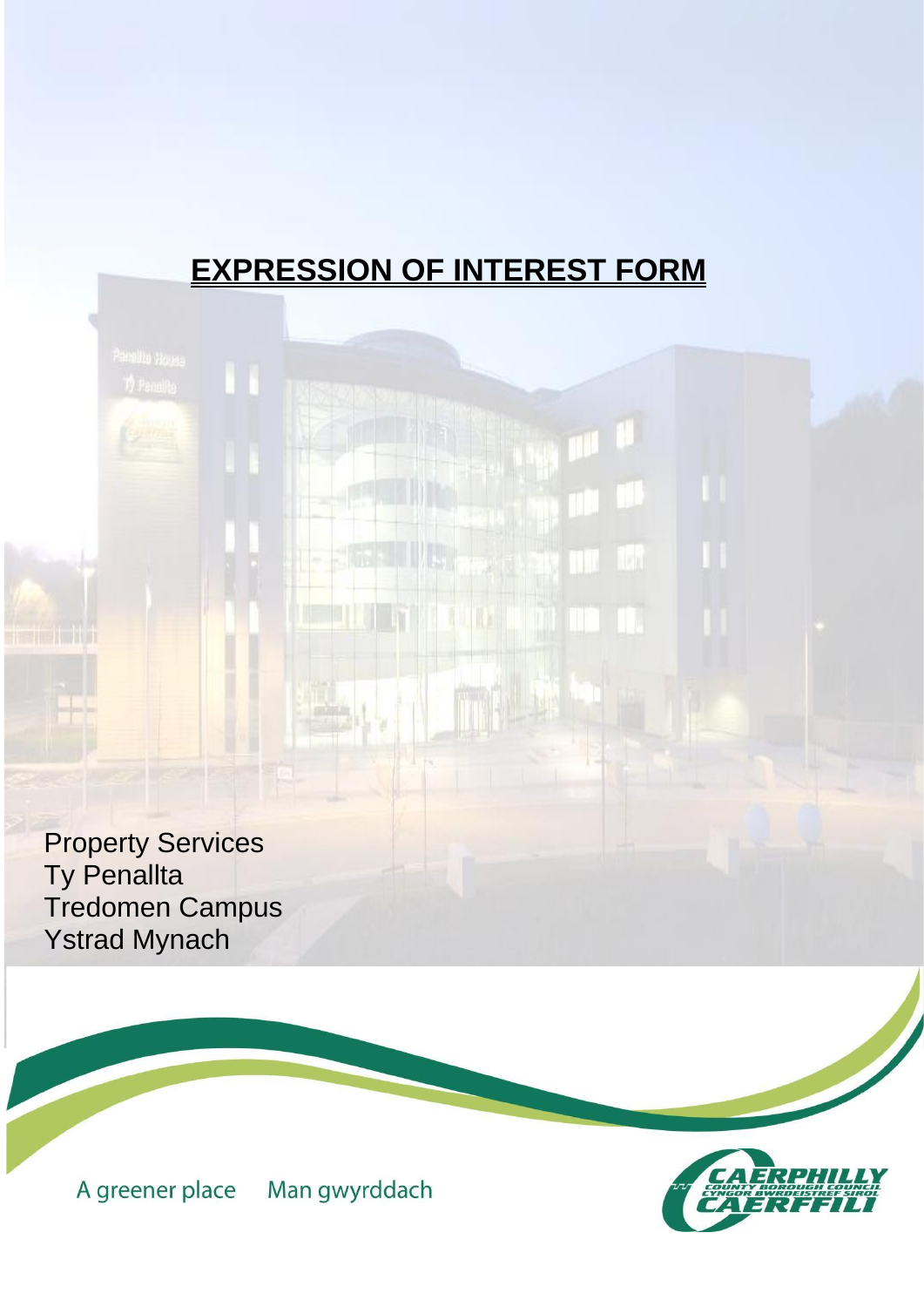## **PLEASE NOTE**

- **1. Your expression of interest form must be completed in full. If your form has not been completed, cannot be read or is not on an appropriate form, it will be returned to you to update / complete before assessment commences.**
- **2. Council officers will then process and review your proposal. If the asset is suitable for transfer and the proposal is considered viable, you may be asked to supply further details in relation to the proposal.**

## **DATA PROTECTION STATEMENT**

We require the information requested in this form to allow us to process your application. All information provided in support of an application, including personal details, will be held in a database. Caerphilly County Borough Council complies with strict security procedures in the storage and disclosure of your information. These procedures are in accordance with the principles of the Data Protection Act 1998.

|  | For office use only: |  |  |
|--|----------------------|--|--|
|--|----------------------|--|--|

Reference No:

Date Received: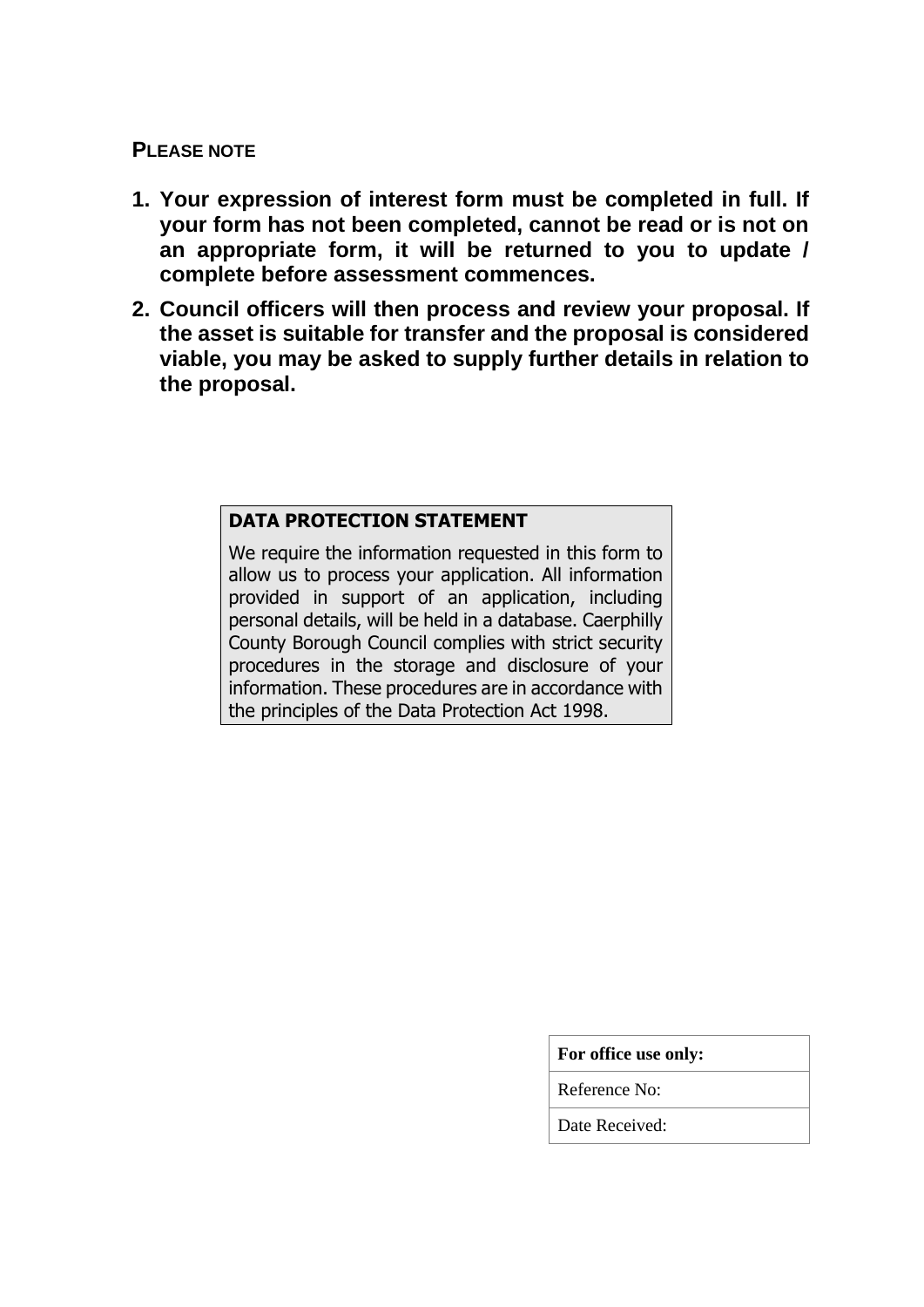# **A. ABOUT YOUR ORGANISATION**

# **Name of organisation:**

## **1. Contact Details**

Main contact for this application – this must be someone who knows about your project

| Title:                         | First Name:                       | Surname:                 |
|--------------------------------|-----------------------------------|--------------------------|
| Position held in organisation: |                                   |                          |
|                                |                                   |                          |
| Address for correspondence:    |                                   |                          |
|                                |                                   |                          |
| Postcode:                      |                                   |                          |
| Is the above your:             | Organisation address: $\boxtimes$ | Home address:            |
| Telephone Number:              |                                   | Mobile Telephone Number: |
| Email address:                 |                                   | Fax Number: N/A          |

# **2. Status of your Organisation**

| What type of organisation / group are you? Tick/fill in whichever boxes apply           |                     |                            |  |
|-----------------------------------------------------------------------------------------|---------------------|----------------------------|--|
| Charity<br>IХ                                                                           |                     |                            |  |
| $\boxtimes$<br>Community group/club/society                                             |                     | Town/Community Council □   |  |
| Company Limited by guarantee $\boxtimes$                                                | Company Reg. Number |                            |  |
| <b>Community Interest Company</b>                                                       |                     | Other, please give details |  |
|                                                                                         |                     |                            |  |
|                                                                                         |                     | Year                       |  |
| When was your organisation set up?                                                      |                     |                            |  |
| Governance<br>3.                                                                        |                     |                            |  |
| Does your organisation have a written constitution, governing document or set of rules? |                     |                            |  |
| $\boxtimes$<br>Yes<br>No<br>Comments                                                    |                     |                            |  |
| If "Yes", have you appended a copy<br>$\boxtimes$                                       |                     |                            |  |
| How many people are involved in your organisation?                                      |                     |                            |  |
| Management committee                                                                    |                     | Paid staff full-time       |  |
| Paid staff part-time                                                                    |                     | Volunteers                 |  |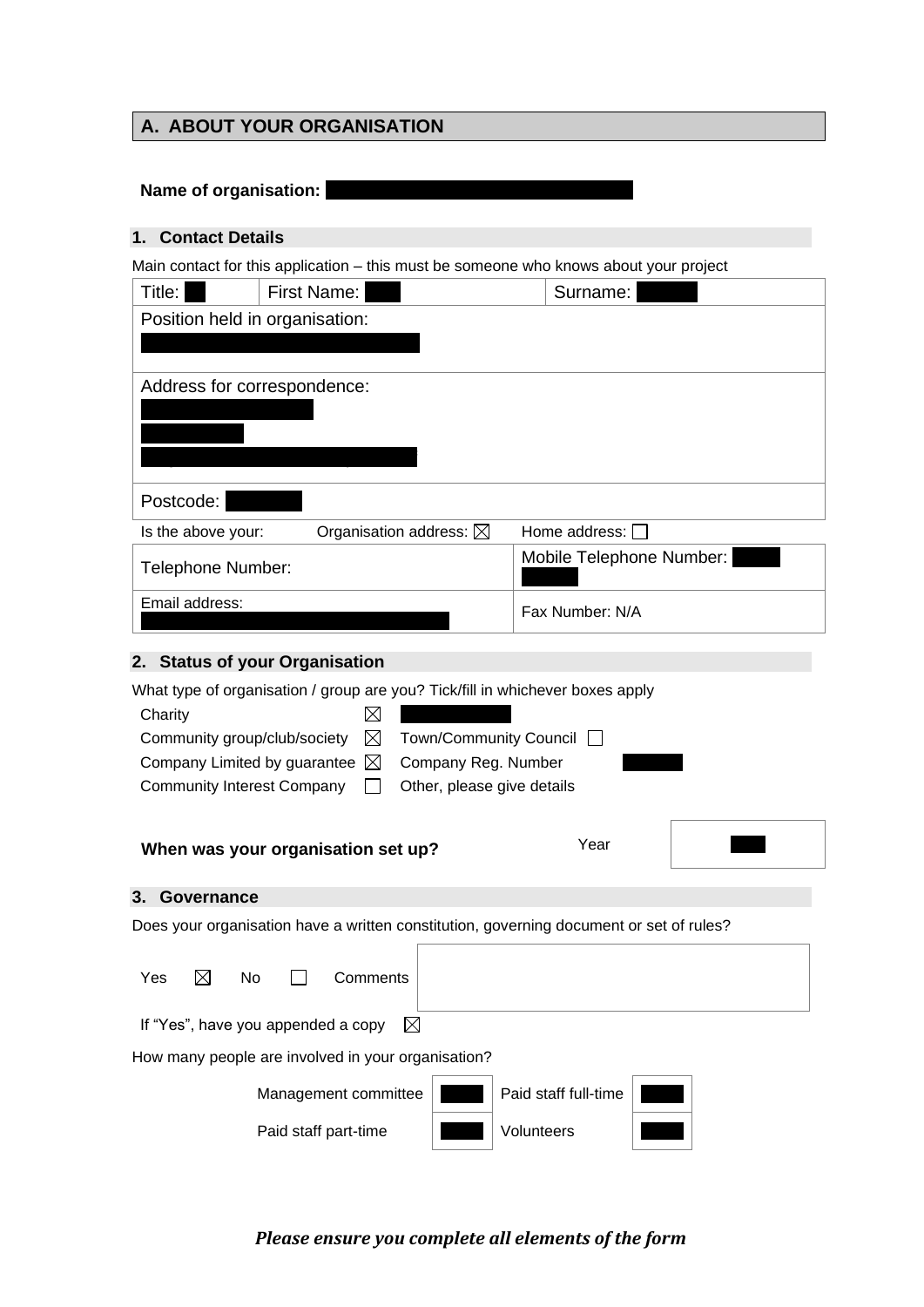Please indicate which of the following insurance cover your organisation holds (or plans to put in place) and provide levels?

| Type of insurance:        | Holds: | Plans: | Level of cover: |
|---------------------------|--------|--------|-----------------|
| <b>Public Liability</b>   |        |        |                 |
| <b>Employer Liability</b> |        |        |                 |
| Professional Indemnity    |        |        |                 |

### **4. What is the purpose and main aims of your organisation?**  *(Please also provide any relevant background documents)*

| Whilst the history<br>stretches<br>. This year,<br>, shows a remarkable record of<br>safeguarding and commitment to the communities within Wales.                                                                                                                                                                                                                                                                                                                                         |
|-------------------------------------------------------------------------------------------------------------------------------------------------------------------------------------------------------------------------------------------------------------------------------------------------------------------------------------------------------------------------------------------------------------------------------------------------------------------------------------------|
|                                                                                                                                                                                                                                                                                                                                                                                                                                                                                           |
| paid staff who oversee the<br>running of the charity and and the voluntary contribution to the country.<br>transport in support of<br>provide<br>and event management.                                                                                                                                                                                                                                                                                                                    |
| The Gwent area is governed by<br>team.<br>focus on the provision of good premises within Gwent to enable the<br>team and all their volunteers.<br>activity of the<br>are the<br>volunteers who train children, teenagers and adults<br>. They<br>also attend events and help children achieve their goals.                                                                                                                                                                                |
| Without any local provision, after <b>the closed in</b><br>opened in<br><u>an a</u><br>. Since then, well over 100 young people and adults have benefitted from<br>. They cater for young people from the<br>the training and support<br>age of 5 through to adults, in a deprived area with very little youth provision.                                                                                                                                                                 |
| They used to meet at<br>and the building<br>was ideal for their needs. It provided a good environment for the volunteers to<br>. However, the lessons go far beyond that, to cover<br>learn<br>other life skills about caring, keeping active, learning about nature and animal<br>care. As a prominent group in the community they contribute to Remembrance<br>Sunday and Community Carol Services. A couple of years ago, one member<br>attended Buckingham Palace to be commended for |
| The leaders pride themselves on contributing to the growth and development of<br>future generations in the local area.                                                                                                                                                                                                                                                                                                                                                                    |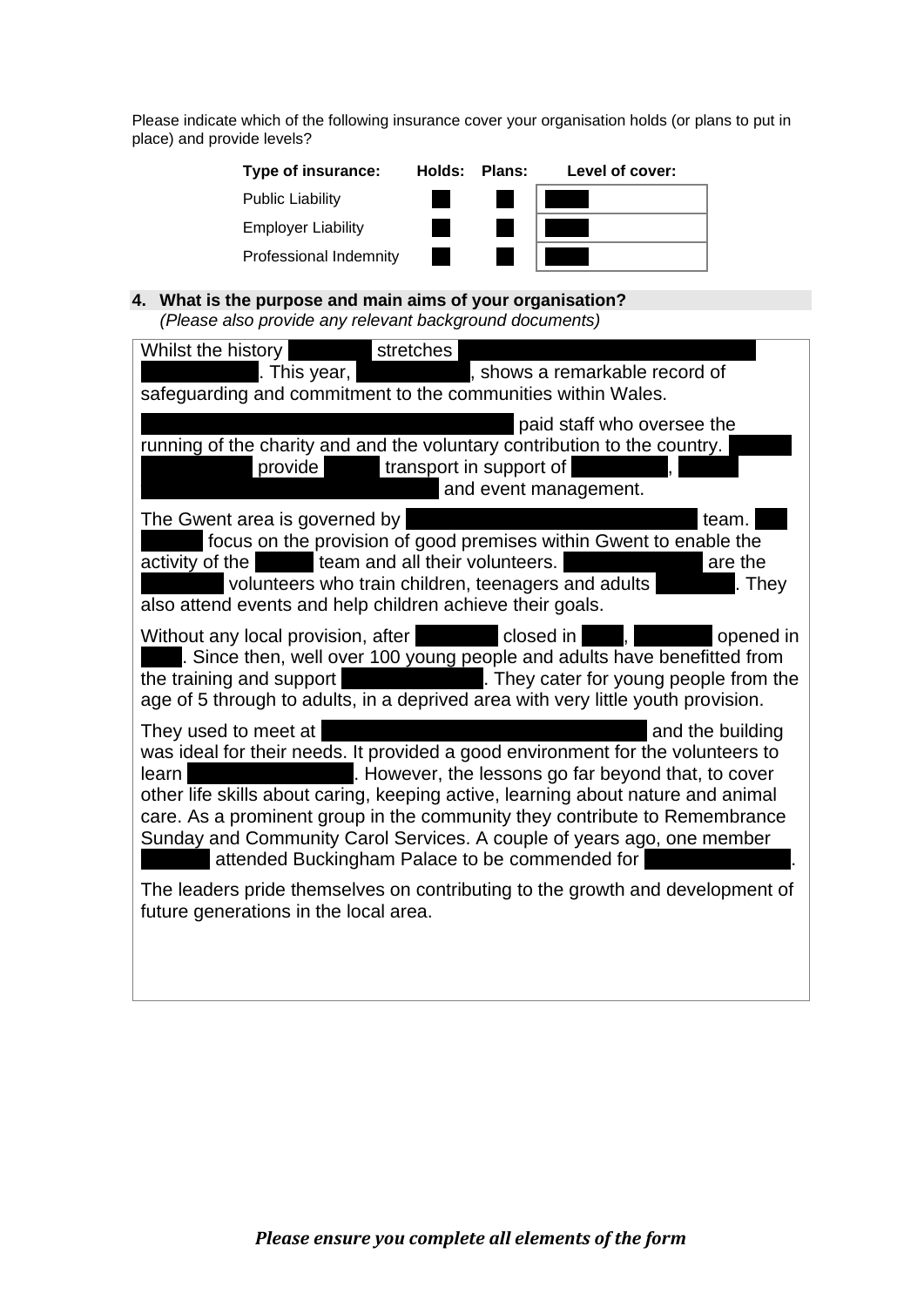## **B. ABOUT YOUR PROPOSAL**

#### **5. Title of Project (please keep this short):**

| To secure freehold possession of                              | and to |
|---------------------------------------------------------------|--------|
| develop it into a centre of excellence for the local area for | l po   |
| community action                                              |        |

**6. Please provide details of the asset (building or land) in which you are interested (name, address etc).**

*It is essential that you clearly identify the asset – if you have plans or drawings please forward copies.* 

## **Please state the length of lease required:** Years Measure 1

**b** positive

*Please consider whether this meets the likely requirements of current or future grant funder(s).* 

**7. Please provide a brief description of your proposal, including the reason why you are applying for a council asset and what the intended use will be:** 

| To secure freehold possession of<br>develop it into a centre of excellence for the local area for<br>community action | and to<br>positive |
|-----------------------------------------------------------------------------------------------------------------------|--------------------|
|                                                                                                                       |                    |
|                                                                                                                       |                    |
|                                                                                                                       |                    |

**8. Please outline how the amenity or facility will be maintained after the project has been completed / land has been transferred:** 

| It will be the ultimate responsibility of                      |                                                                          |
|----------------------------------------------------------------|--------------------------------------------------------------------------|
| The property strategy for<br>centres of excellence to provide  | is based on developing good, safe<br>life learning skills.               |
| environment with technology to support a developing community. | and Council will invest in the premises to provide a good, safe learning |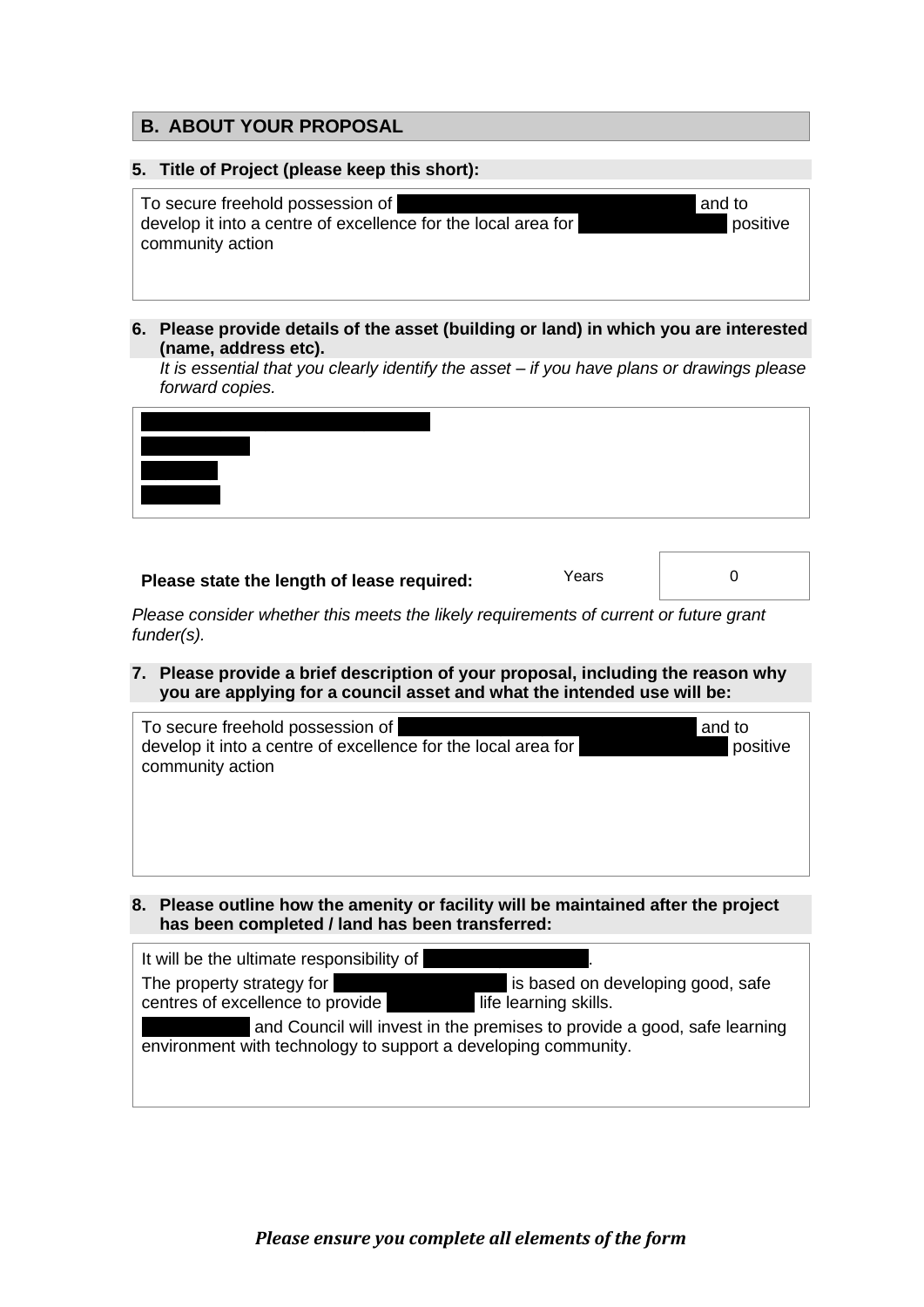#### **9. How will the community benefit from the proposal?**

*Please attach any supporting documentation or further notes, if applicable.*

| <b>COMMUNITY BENEFITS</b>                                                                                                         | Y/N       | IF 'YES', PLEASE GIVE FURTHER DETAILS                                                                                                                                                                                                              |
|-----------------------------------------------------------------------------------------------------------------------------------|-----------|----------------------------------------------------------------------------------------------------------------------------------------------------------------------------------------------------------------------------------------------------|
| Will your proposal enable access<br>by all members of the<br>community?                                                           | Yes       | attacts members of all ages from 5 to adults in<br>their 70s. We are particularly attractive to<br>underrepresented groups in communities, as an<br>inclusive organisation with safeguarding at its heart.                                         |
| Will your proposal maintain an<br>existing service or activity in the<br>local community?                                         | Yes       | have been active since<br>, but as<br>part of an organisation that is celebrating<br>The Property Strategy is focused on freehold centres<br>of excellence for long sustainability within communities<br>across Gwent.                             |
| Will your proposal create a new<br>service or activity in the local<br>community?                                                 | <b>No</b> | See above                                                                                                                                                                                                                                          |
| Will your proposal have wider<br>community benefits?                                                                              | Yes       | Apart from life saving and life learning skills.<br>are an integral part of the wider NHS family.<br>They also provide local provision for youths to<br>undertake the Duke of Edinburgh Award Scheme. We<br>have a history of working with others. |
| Will your proposal create<br>opportunities for local<br>organisations to work together?                                           | Yes       | Across Gwent, partnership working is starting to<br>develop with<br>. There is a strong ethos for partnership<br>working and providing more opportunities to teach the<br>community first aid skills                                               |
| Will your proposal bring<br>additional financial investment<br>into the area (e.g. through grants<br>unavailable to the Council)? | <b>No</b> | Not in the short term. However, as part of the wider<br>NHS Wales family, there is always possibilities to<br>widen the scope of activity at the centre and secure<br>additional financial investment.                                             |
| Will your proposal create<br>opportunities for developing local<br>enterprise or additional<br>employment?                        | <b>No</b> | It is a voluntary organisation which reinvests money<br>back into positive activity for the community                                                                                                                                              |

#### **10. Will the project present a conflict / overlap with other similar facilities in the locality?**

*Consider whether there are any similar facilities already in the vicinity and whether this project may have a negative impact on these.* 

**There is no considered conflict or overlap with other similar facilities.**